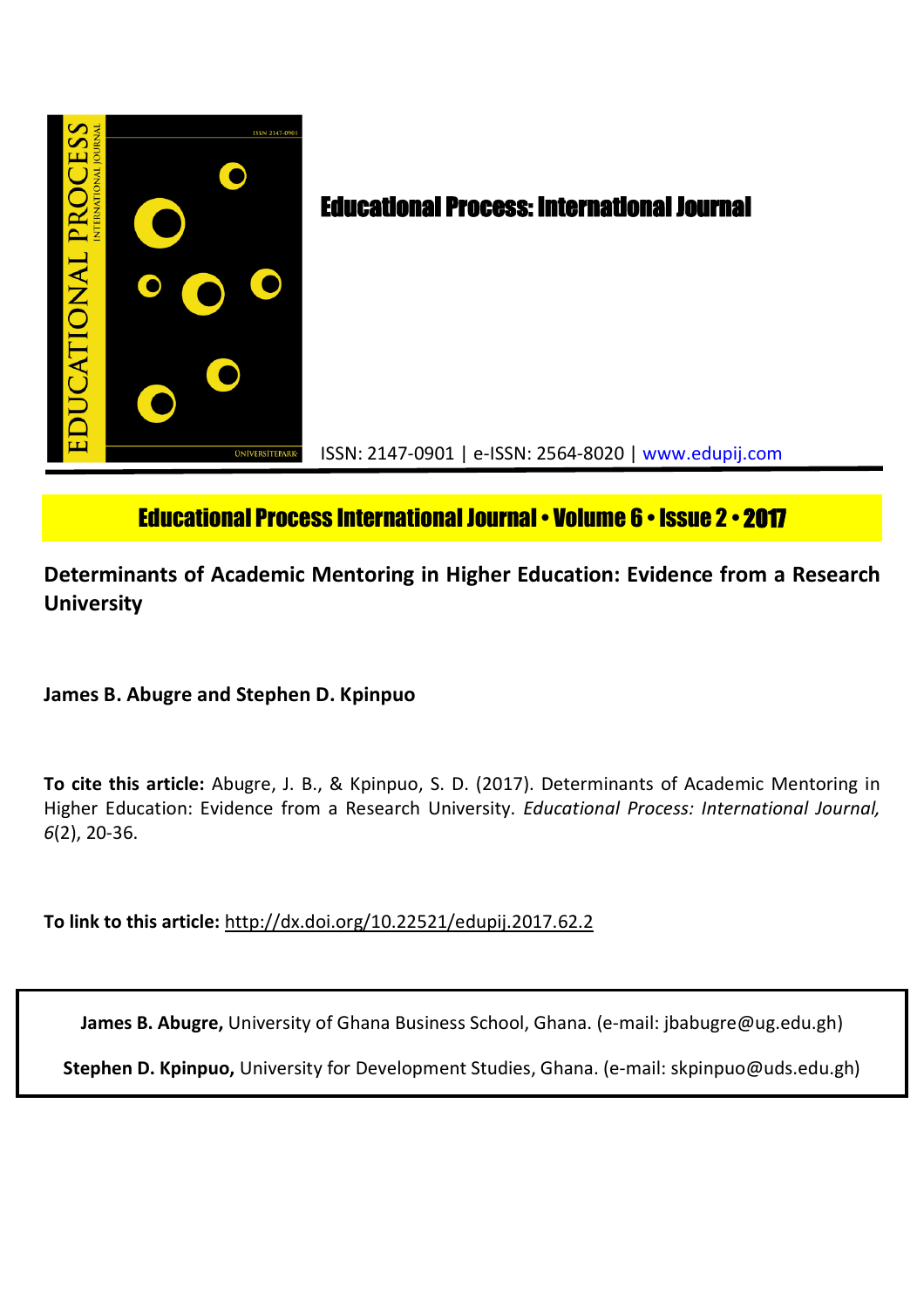# **Determinants of Academic Mentoring in Higher Education: Evidence from a Research University**

# JAMES B. ABUGRE and STEPHEN D. KPINPUO

# **Abstract**

Research has shown that most young and inexperienced faculty members require assistance in developing their career and meeting their teaching quota through mentoring. However, academic mentoring has not been effective in many research universities, especially those in the developing world. This study has investigated the factors that facilitate academic mentoring in a typical research university. The study adapted a quantitative methodology by drawing from a sample of 244 senior and junior teaching staff of a public research university in Ghana and used Multiple Regression as the basis for the study analysis to test the hypotheses. Findings showed a strong positive relationship between institutional career support and the process of mentoring. Findings also showed a strong positive mentoring relationship between senior faculty and inexperienced faculty, as well as between colleague faculty. Similarly, findings showed a very low presence of academic mentoring in the University of Ghana. This work contributes strongly to academic mentoring and discovers some legitimate antecedents of mentoring in institutions of Higher Education. By this, the work provides HE institutions with the value of developing their internal human capital asset that can leverage their performance.

**Keywords:** mentoring, determinants of mentoring, institutional career support, coworker support, higher education, human resource capabilities.



………………………………………........….....………………………………...……………

EDUPIJ • ISSN 2147-0901 • e-ISSN 2564-8020 Copyright © 2017 by ÜNİVERSİTEPARK

edupij.com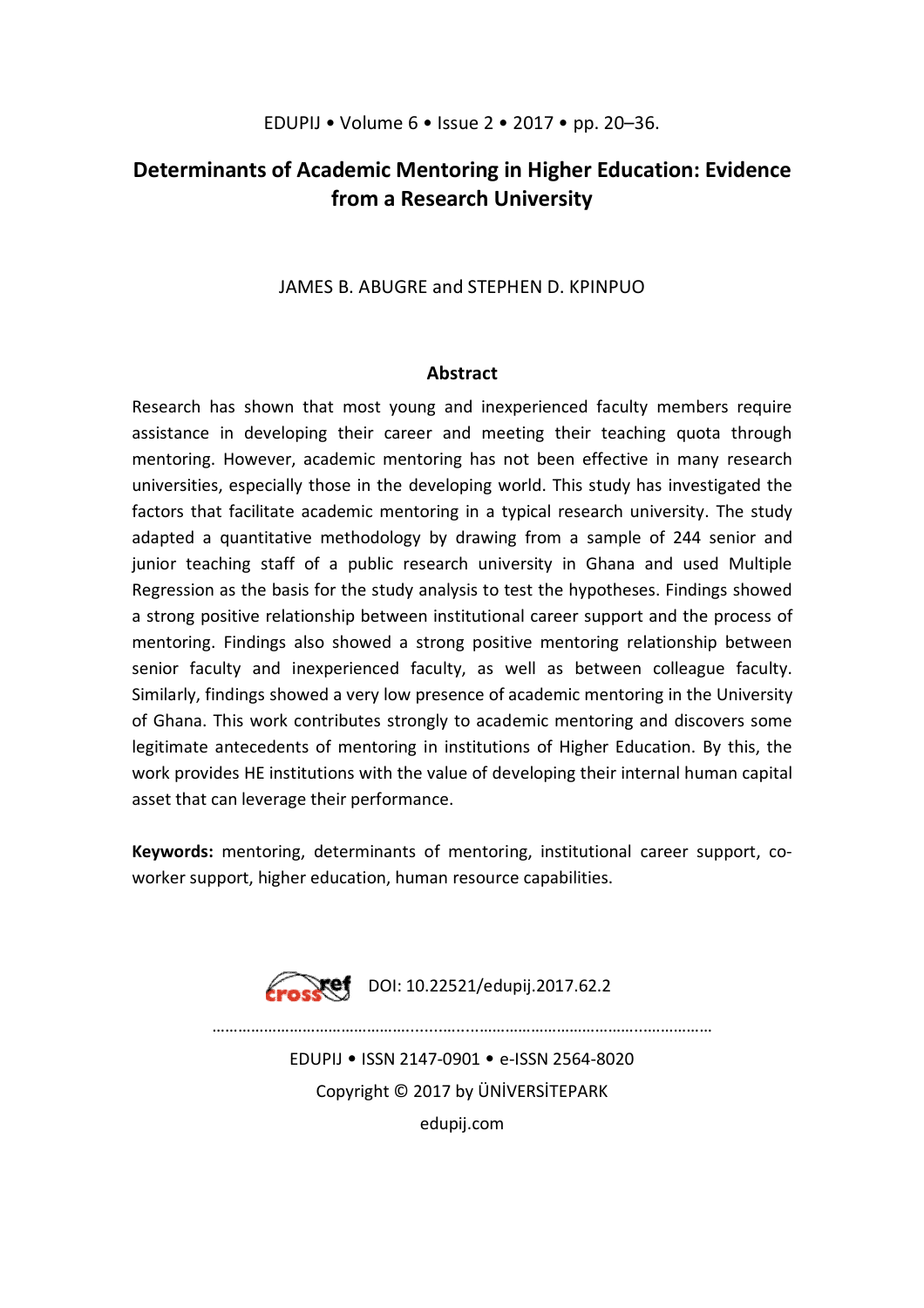### **Introduction**

Presently, global competition in university ranking through strong research and teaching is greatly influencing the operations of Higher Education (HE) institutions. As the academic environment becomes increasingly competitive, students as the primary consumers of higher educational services (Wignall, 2007), show preference for institutions that are able to demonstrate quality teaching and learning outcomes (Gomes & Murphy, 2003). To meet such student demands, universities have come under intense pressure to create a kind of competitive advantage (Maringe & Gibbs, 2008). This quest for competition would place the institutions in a position to attract greater funding opportunities, recruit a high caliber of students, and attain strong research capacity and capability (Archer, 2008). Achieving this level of academic accomplishment is, however, hardly possible without mentoring relationships, the building blocks of any human resource development effort within an institution (Bozeman & Feeney, 2007).

Indeed, the popularity or visibility of higher educational institutions is largely shaped by effective academic mentoring strategies. Essentially, the literature identifies three academic mentoring strategies: 1) the mentoring relationship can be between "a more experienced (usually older) faculty member or professional [who] acts as a guide, role model, teacher, and sponsor of a less experienced (usually younger) faculty or junior professional (Johnson, 2002, p. 88); 2) Mentoring relations can be established between colleagues (Bouwma-Gearhart, 2012); and 3) Mentoring relations between the institution and its staff in the form of career support programs (Parker, Authur, & Inkson, 2004).

This study explores the recognition and use of these three strategies as vehicles for achieving institutional visibility in African universities. In fact, using these three pillars as determinants of academic mentoring in higher educational institutions is worth investigating. It is critical to interrogate the use of these strategies because the literature on academic mentoring in universities reports consistently that mentored faculty experience higher levels of job satisfaction, better student evaluations, greater academic productivity and a stronger likelihood of remaining at a particular university than non-mentored faculty (Ingersoll, Merrill, & May, 2012; Smith & Ingersoll, 2004).

In spite of this opportunity for professional growth and development, it appears that most research institutions in Sub-Saharan Africa (SSA) have, over the years, shown signs of poor performance due to lack of faculty development (Abugre, 2017), resulting in a series of threats to their continual existence. Moreover, the increased international competition, engendered by rankings of higher educational league tables together with a decrease in central government funding, have negatively affected the performance of most African universities. Consequently, Sigué (2012) advocated that, in spite of the availability of other lucrative opportunities, higher educational intuitions in Africa can help retain faculty members endowed with research capacities and inclinations if novice faculty members are guided through mentoring processes and professional support from more experienced colleagues (Thornton, 2014). This study responds to this assertion by investigating the determinants or factors that promote high quality and effective mentorship among academic staff in a typical Ghanaian public research university. By so doing, the study offers the following three major contributions: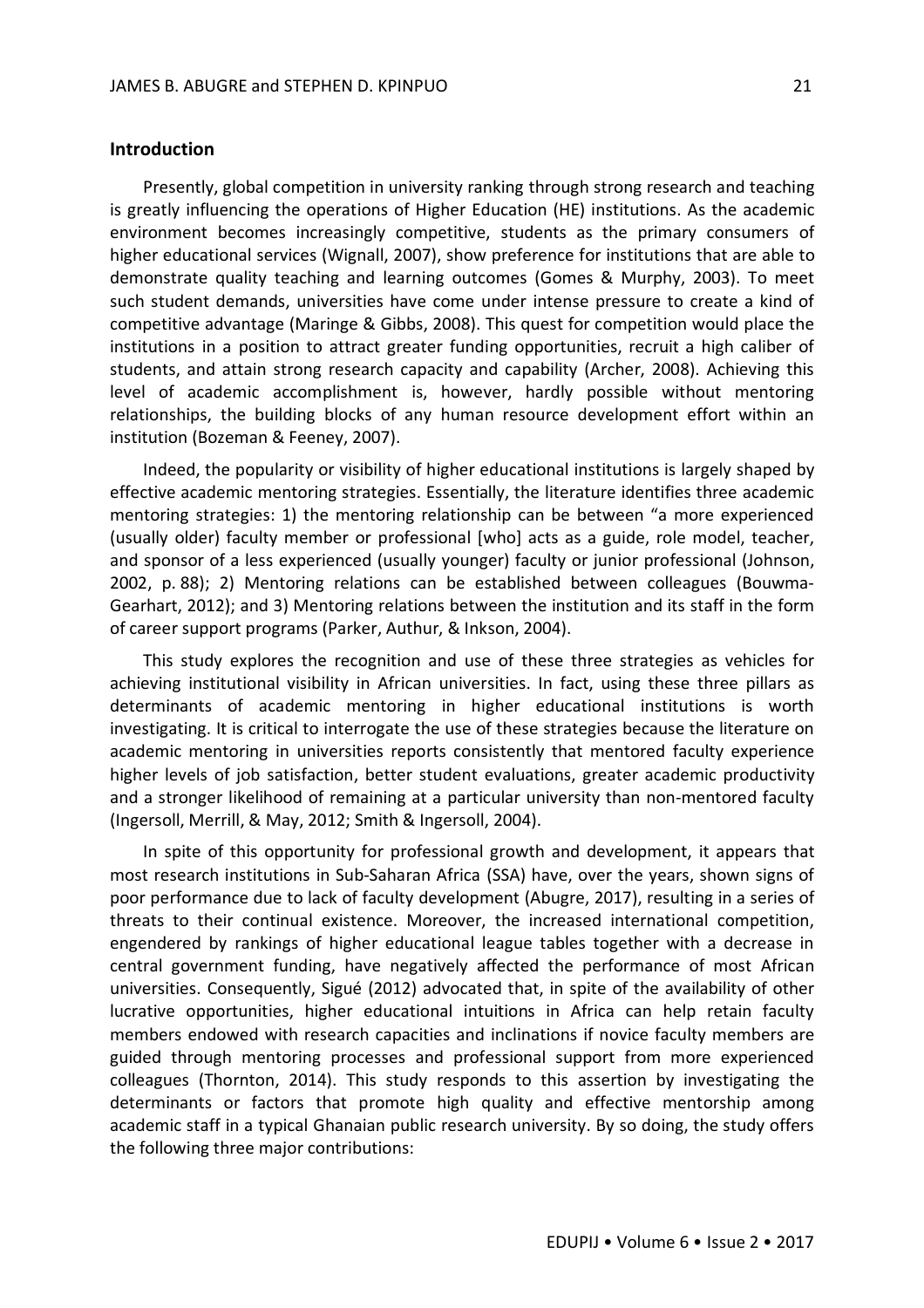First, universities are open systems and highly competitive in rankings and classifications, this study thus contributes to institutional development through knowledge sharing and skills building in the form of mentoring among academic staff by providing a three-level human resource development framework that can help create visibility for African universities.

Second, there is no doubt that institutional career support, guidance from senior faculty, and colleague mentorship all represent valuable but different forms of skills development strategies for the inexperienced faculty member. Yet, to date, no study has looked at all three variables together, in an effort to assess their individual roles in predicting mentoring outcomes. Therefore, and given the bourgeoning literature in academic mentoring, it is reasonable to examine the use of these three variables in determining academic mentoring in higher educational institutions.

Third, teaching as a profession is more concerned with interpersonal and socioemotional bonds with people and therefore, requires enormous support and guidance. Nevertheless, the critical role of such relationships in mentoring inexperienced faculty, colleagues, and students for professional and career success in sub-Saharan African universities has often been overlooked, a gap that this research seeks to contribute to.

This study is structured as follows. First, the conceptual framework of the study is presented through a literature review on mentoring attributes, and the formulation of hypotheses. This is followed by the empirical investigation and results of the tested hypotheses. Finally, a discussion of the findings, implications, limitation and future research and conclusion are offered.

#### *Literature and Hypotheses*

#### *Mentoring Attributes*

Mentorship is a multi-faceted concept based on interpersonal relationships that can influence the career progress of a protégé or an inexperienced person. The word mentor is coined from the Greek values of guidance provided by the elderly to the inexperienced. Thus, mentoring may be described primarily as an intense developmental relationship of a relatively long duration in which inexperienced staff receive a range of career and psychosocial help exclusively from senior professionals (Clawson, 1980; Kram, 1985). The conceptualization of mentoring can be broadened further to reflect external drives or career progress-oriented functions such as sponsorship, visibility and exposure, and not just inneroriented psychosocial developmental functions (Kram, 1985).

From this perspective, Roberts (2000, p. 162) describes mentoring as a formalized process through which a more experienced person stimulates a supportive role of supervision and encouraging learning in a less experienced person so as to facilitate his/her career and personal development. Based on these descriptions, several attributes appear to emerge from the concept of mentoring. Thus, Allen, Eby, Poteet, Lentz, and Lima (2004) suggest that mentoring has three core attributes, namely career advancement, professional commitment, and an ability to accomplish tasks by the protégé. Similarly, Haggard, Dougherty, Turban, and Wilbanks (2011) contend that mentoring has to do with reciprocity, developmental benefits and regular and consistent interaction between the mentor and the mentee. Consequently, Hughes, Ginnet, and Curphy (2012) emphasized the "Three Cs"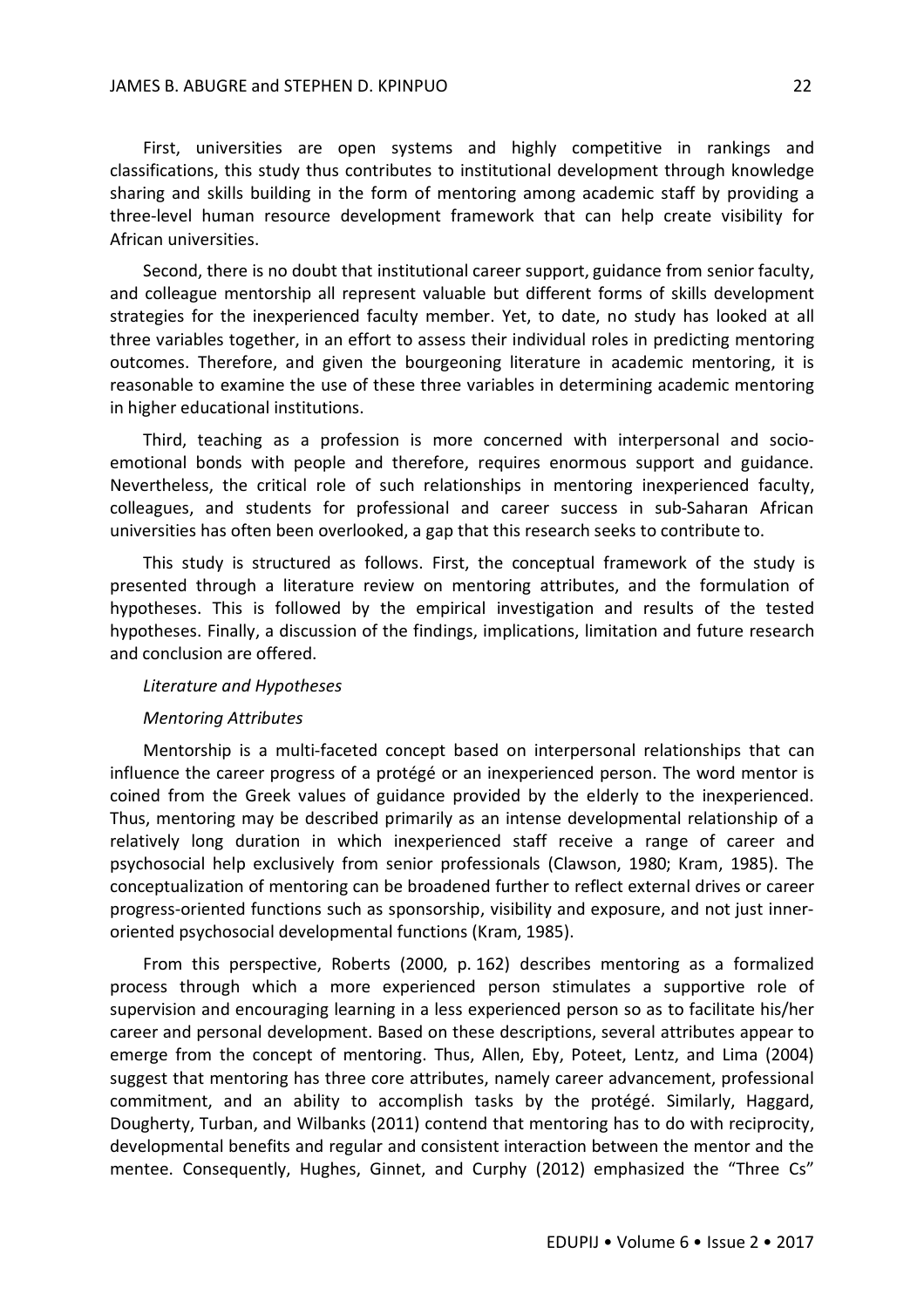(confidence, competence, and credibility) as significant attributes of the mentoring process in leadership and subordinate relationship.

This trifocal understanding of mentoring is principally anchored in an interpersonal relationship between people and the support derived from this relationship. Hence, this work argues that a variety of supportive arrangements exist at various levels that can affect faculty outcomes within higher educational institutions. Accordingly, the study presents mentorship as a three dimensional concept, and explores its relationship with institutional career support, guidance from senior faculty, and colleague mentorship. For example, there is a great deal of empirical evidence that suggests that these three variables of mentoring are positively associated with employees' desirable outcomes like satisfaction. Teaching is an interpersonal, emotional and social profession, which requires tremendous support at both the institutional and individual level. For instance, when an institution promotes social capital, it contributes to the development of a stable and committed staff who feel they are being supported by that institution (Ferres, Connell, & Travaglione, 2004).

Similarly, research has proven that co-worker relations and support have the potential to be a significant determinant of employee attitude in institutions (Hodson, 1997). This work thus contends that these three dimensions (institutional support, senior faculty support and colleagues support) would improve faculty opportunities for mentoring others while enhancing the respective positions of both mentors and their mentees, or protégés. Consequently, the current study aims to address these three dimensions as significant determinants of mentoring opportunities in higher educational institutions.

# *Institutional Career Support and Mentorship*

In this competitive global environment, higher educational institutions should be about how to maximize staff competencies and skills in order to stay in or ahead of the competition. In higher education, the kinds of talent required to accomplish institutional goals often demand that universities provide various staff career support services such as workshops, seminars, educational support packages, and other relevant courses. Such "moral support for and opportunities to invest in one's career" (Kuijpers, Schyns, & Sheerens, 2006, p. 172) would impact on both individual and organizational growth. For example, in a study to investigate the link between employees' perceived organizational support, superior support, and employee turnover, Eisenberger, Stinglhamber, Vandenberghe, Sucharski, and Rhoades (2002) established that supervisors, "to the extent that they are identified with the organization, contribute to perceived organizational support and ultimately to job retention" (p. 565).

In addition, employees' perception of good support from their institutions strengthened their commitment, citizenship behavior, retention, and consequently, their performance through a social exchange or a reciprocal process. Other studies have also revealed that when organizations are perceived by workers to be supportive, encouraging and empowering management (Kanter 2003), trust develops among co-workers (Ferres et al., 2004), and ultimately career and mentorship support is improved within the organization. Thus, building relationships with co-workers in the form of mentoring support creates more opportunities for social and inter-cultural contact, and increases knowledge sharing among staff.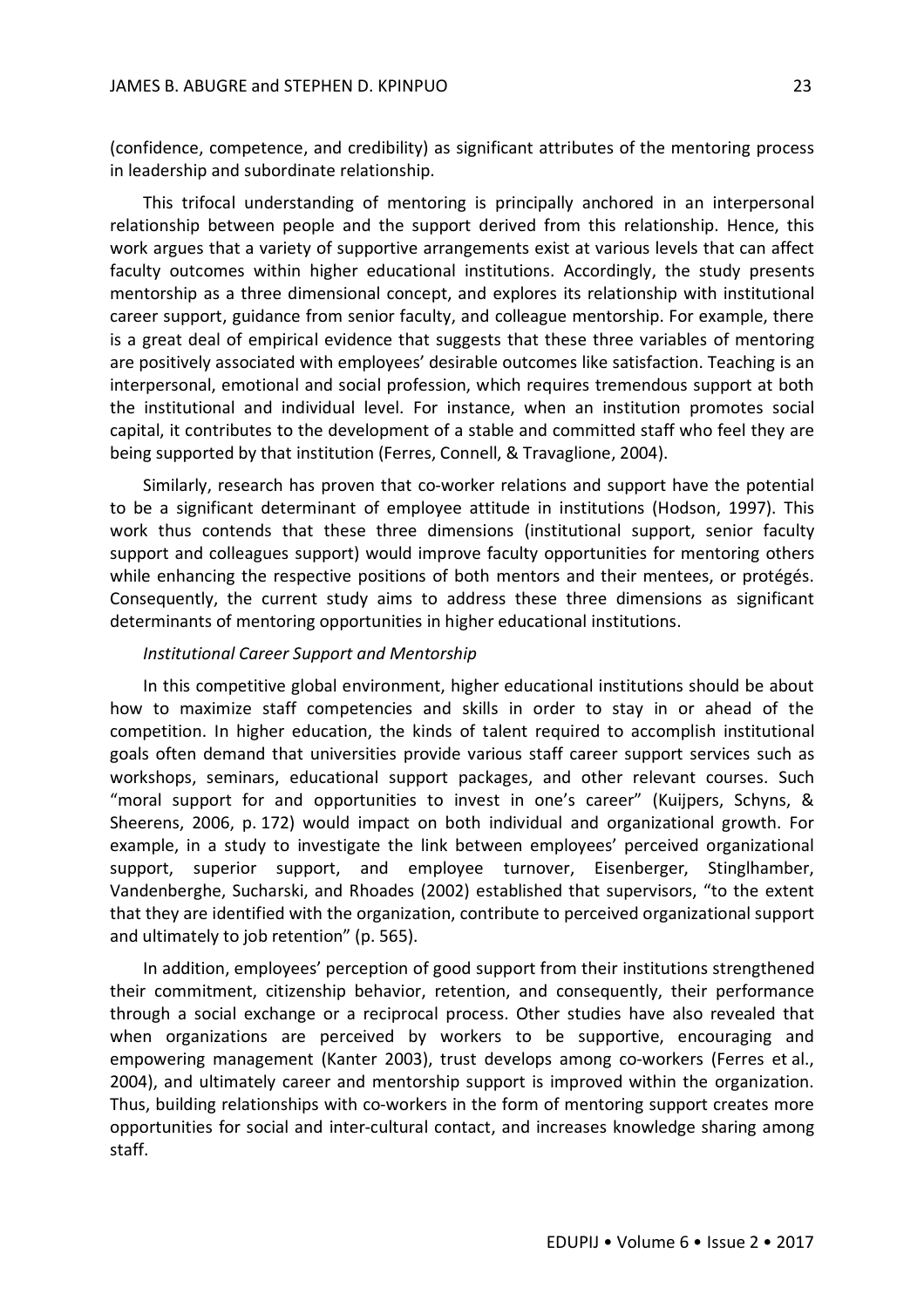At the individual level, employees are seen as becoming more and more personally responsible for "understanding their own needs, determining their own goals, and managing their own careers" (Parker et al., 2004, p. 490). At the same time, the employee is expected to meet career standards set by the employing organization. Even though individual workers should be concerned about their own career progression, their respective organizations should play key roles in giving them the needed career boost. The obligation of institutions to provide the desired work environment and technological infrastructure to support mentoring and career development has been explored by many researchers (Franko et al., 2016; Gubler, Arnold, & Coombs, 2014). Thus, institutions can technologically enhance career support and mentoring through improved internet and mobile-based programs (Franko et al., 2016; Lysova, Richardson, Khapova, & Jansen, 2015).

Research reports that when institutions support their staff to build and enhance their career through mentoring, the benefit is two-fold. For example, Ok and Vandenberghe (2016) revealed a significant relationship between perceived organizational development and employee competency development. Similarly, Pennaforte (2016) explored the concept of institutional support on learning outcomes of students and subsequent behaviors and reported a positive relationship. Likewise, Lancaster and Milia (2014) found that institutional support positively affects employee learning. They further suggest three salient institutional support components that can enhance career development, namely, the provision of highquality relevant development programs; ensuring that course content is aligned with the organization's strategy and the employee's work; and ensuring senior management commitment throughout all aspects of the employee development process. Following these assertions, this study proposes a recognition of the mentoring role of institutional career support in the construction of both career competencies and career success of academic staff. Thus, this study hypothesizes that:

*Hypothesis 1: Academic staff who receive institutional career support are more likely to embrace mentoring opportunities in the university than those who do not receive institutional career support*.

## *Mentorship Support from Senior Faculty*

When the mentoring relationship is between a senior professional and a junior, it is often expressed as "a personal relationship in which a more experienced mentor (usually two to four levels higher in an organization) acts as guide, role model, and sponsor of a protégé" (Hughes et al., 2012, p. 75). This requires senior teachers to reform their actions to embrace a philosophy that brings their expertise and experience to learning (Stanulis & Russell, 2000). Mentoring does not only enhance the initial career advancement of a person, but can also have a long-term effect on his/her professional development. The mentor can help the protégé develop a sense of direction and long-range research goals which promote a successful career (Kram, 1980). Similarly, the mentor can help the protégé "learn the ropes" in a profession (Moore, 1982).

In this case, the experienced professionals can give the inexperienced faculty insight into the many unwritten and vague norms that exist in academia. This is because; the nature of institutional work (e.g. challenge, variety) and the nature of employee direction (how experienced or senior faculty relate to subordinates or inexperienced faculty) can drive positive work engagement in organizations (Macey & Schneider, 2008). Consequently,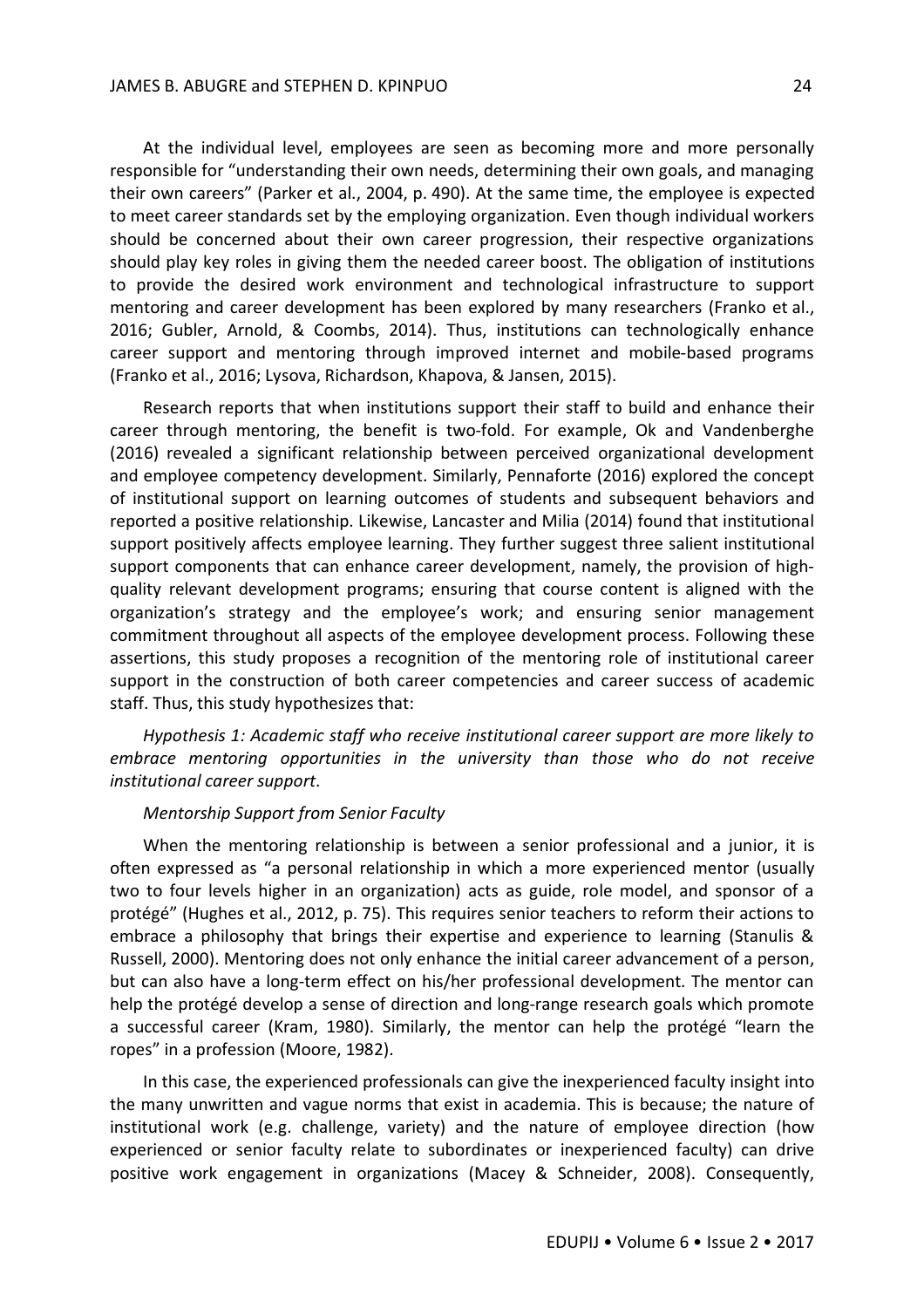protégés or inexperienced faculty can receive a wide range of mentoring services, including "knowledge, advice, challenge, counsel, and support about career opportunities, organizational strategy and policy, office politics and so on" (Hughes et al., 2012, p. 76). Clearly, the pursuit of career development by junior scholars in the academic terrain is not without challenge, fear or anxiety. New or youthful entrants into the adult workplace do encounter such developmental tasks that often require good mentoring relationships that would enable them accomplish their goals (Kram, 1985). Indeed, the initial teaching years of an inexperienced faculty can be a 'make or break' period, as transition periods, both within and across professions, are often characterized by several challenges, particularly for the novice (Howe, 2006).

In the university environment, isolation, reality shock, inadequate resources and support, lack of time for planning and interaction with colleagues are some of the barriers faced by inexperienced faculty members. Others are difficult work assignments, unclear and inadequate expectations, intergenerational gap, dealing with stress, lack of orientation and information about the university system, and institutional practices and policies that promote hazing (Andrews & Quinn, 2004; Anhorn, 2008). Hence, inexperienced faculty, such as assistant lecturers and lecturers, who do not receive adequate support from professors and senior lecturers – the more experienced senior faculty – in their first years may leave or abandon teaching in favor of other professions. New entrant lecturers and assistant lecturers often need guidance to help them navigate the complexities of the university work environment. Research recommends that since they arrive as unprepared and uncertain teachers (Sorcinelli, 1994), university management must take them through induction programs that can motivate and retain these inexperienced lecturers and their assistants.

Mentoring can be a very useful tool for reducing the stresses faced by novice teachers, providing orientation to curriculum and promoting the creation of better norms of collegiality and collaboration (Sweeney, 2004). Hawkey (1997) believes that `facilitating teachers' professional development requires mentors to understand and engage in this process by helping their less experienced colleagues to unravel their preconceptions and examining the impact of these preconceptions on practice. Thus, a professor – lecturer relationship, for example, is very useful in promoting academic mentorship in higher educational institutions. More experienced mentors like professors, associate professors, and senior lecturers, may express avuncular and protective behaviors toward their mentees, and occasionally, more directed and disciplinary approaches to the mentoring role (Reddick, 2012). Thus, as stated earlier, supportive adult relationships, such as the type between professors and lecturers, are important for personal, emotional, cognitive, and psychological growth of the lecturers (Eby, Rhodes, & Allen, 2007). In this case, this patriarchic type of relationship typically involves meeting more of the academic, social, career and/or personal goals of the lecturer and less so of the professor.

This is because empirical research suggests that induction programs for inexperienced teachers and other high-quality faculty mentoring programs have a positive impact on the protégé, or lecturer's effectiveness, higher satisfaction, commitment, and early-career retention, classroom instruction, and student achievement (Henry, Bastian, & Fortner, 2011; Ingersoll & Strong, 2011). This means that these achievements are hardly possible without standard mentoring practices (Benson, 2008), as new entrant lecturers would be left to "sink or swim" in the academic sea (Wright & Wright, 1987). This study argues that effective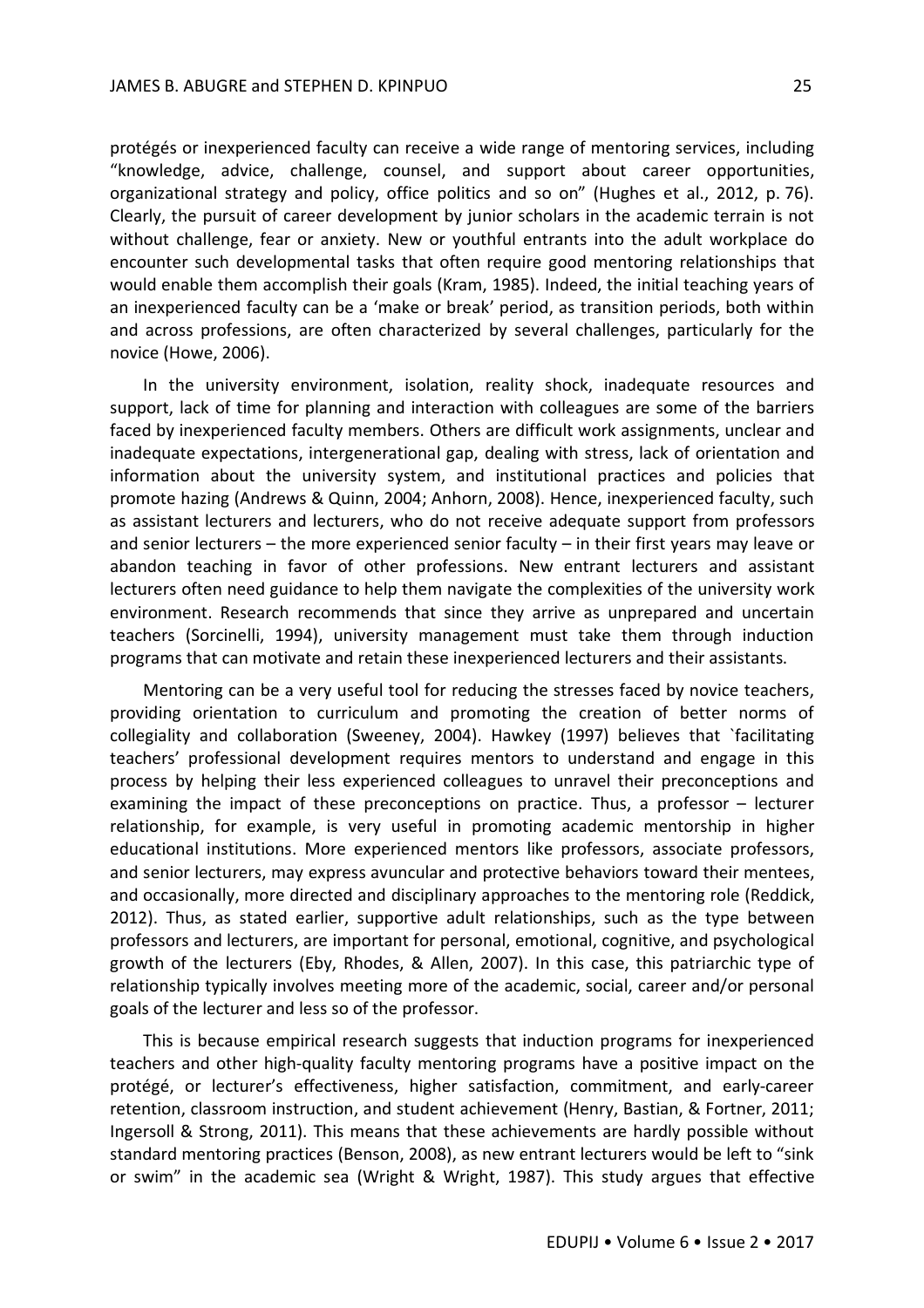mentoring programs would help novice lecturers swim safely to their destinations and invariably save them from a 'sinking' academic ship. Consequently, this study hypothesizes that:

*Hypothesis 2: Academic staff who receive mentoring support from senior faculty are more likely to embrace more mentoring opportunities in the university than those who do not receive such support from senior faculty.* 

# *Mentorship Support from Academic Colleagues*

Aside mentoring by senior professionals and career support from the employing organization, protégés may also receive mentoring services from colleagues (Bouwma-Gearhart, 2008, 2012). In the university environment, faculty members regularly consult their peers, interpersonally or through group platforms, on a wide range of issues affecting their teaching and research obligations (Steadman, 1998). Like employees of other organizations, university teachers are generally more comfortable sharing their teaching strengths and weaknesses with colleagues than with other members of the university community since they can readily help to meet "discipline-specific teaching needs" (Bouwma-Gearhart, 2012, p. 183).

In classroom situations, a novice or inexperienced faculty may be paired with a more experienced colleague so as to enable the former to observe and use the latter's instructional design and delivery methods as models for effective teaching and learning (Barker, 2003). This kind of mentoring relationship between colleagues may be viewed as beneficial to both parties. It positions the inexperienced faculty to accomplish tasks professionally while, in the course of issuing the dos and don'ts of a teaching assignment, it sharpens the professional edge of the more experienced colleague (Palloff & Pratt, 2011). Mentoring is therefore a useful tool for professional development and retention of coworkers. Hence, Myers and Johnson (2004) argue that, co-worker relationships are fundamentally vital to the organizational socialization process and are associated with positive institutional outcomes, such as increased satisfaction and retention of employees. In the case of higher educational institutions, it appears that academic faculty needs this socialization process more than ever.

The reason is that, learning from experienced colleagues to teach and to publish would demand that the inexperienced and experienced colleagues co-work together in a collegial relationship. Furthermore, perceiving one's co-workers as supportive has been understood to be an important job resource that can facilitate the achievement of work goals and this correlates significantly with employee engagement (Schaufeli & Bakker, 2004). The amount of support and positive encouragement that a faculty member will receive from colleagues and superiors on his academic work is likely to engage him/her and hold back his/her frustrations in the institution. Similarly, the lack of support perceived by a faculty member from his colleagues would probably cause resentment and frustrations and incite his/her dissatisfaction in the institution. Consequently, this study hypothesizes that:

*Hypothesis 3: Academic staff who receive support from colleague faculty are more likely to embrace positive mentoring in the university than those who do not receive support from colleague faculty.*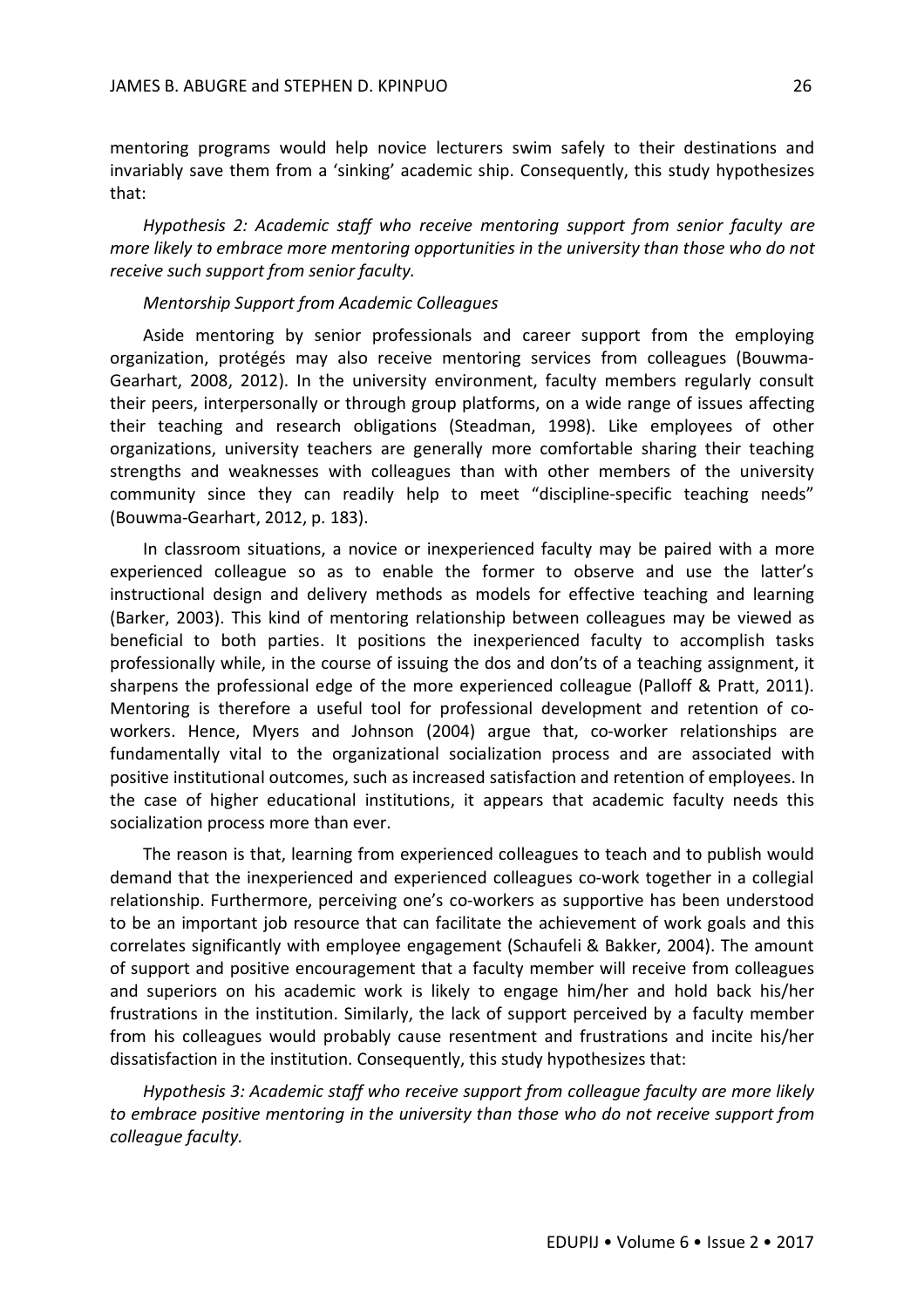### **Methodology**

The study employs a quantitative methodology of data gathering and analysis of the opinions of all levels of academic staff comprising professors, associate professors, senior lecturers, lecturers, and assistant lecturers of a public research university. The results are analyzed through the use of multivariate techniques consisting of multiple regression and descriptive statistics. Multiple regression analysis focuses on measuring the predictive accuracy and interpreting the variate of independent variables. Thus, the use of multiple regression analysis in this work is appropriate in helping to predict the determinants of mentoring, whilst descriptive analysis is used to describe and to summarize the data in numeric and percentage forms for easy interpretation and understanding.

This study draws on a sample of teaching staff from a public research university in Ghana. The university is the largest and also the first public university of the country. The university is well-recognized both in Sub-Saharan Africa and worldwide. The main objective of the study was to investigate the factors that determine or influence academic mentoring opportunities in a research university. From January 2012 to May 2013, participants were invited to complete a survey questionnaire sent to the various schools, colleges, and departments of the university. All teaching staff were initially sent an e-mail informing them of the study through the university mail portal. The mail specified that the target population of the survey was the University's faculty, or all teaching staff of the University. To stimulate participatory interest in the survey, participants were assured of the anonymity of their responses, and also promised that a preliminary report would be published on the analysis of the study in the university newsletter. After rigorous cleansing of the data (e.g. checking for double records, blanks, and impossible values), a sample of 244 usable questionnaires was attained, representing 34.8% of the total academic staff strength of about 700 teachers at the university.

To measure the variables used in this study, Dreher and Ash's (1990) career mentoring practices scale was adopted. The scale consists of 18 items with an aggregate reliability Cronbach's alpha coefficient of .95. Statements were modified to fit the study context since the focus of investigation is academic professionals in a developing context. This means the language of the original statements were modified to offer better understanding to the study's respondents whilst making sure the original meanings were maintained. Therefore, to provide a wide choice of responses to the questions, the response range was extended from a five-point to a seven-point, Likert-type scale, from 1= strongly disagree to 7= strongly agree. The seven-point scale offers the respondent a wide array of answers pertaining to his/her choice and sentiments on the question (Gratton & Jones, 2004). This is very significant when dealing with highly educated respondents in academia so that they understand the magnitude of each descriptor. Besides, empirical studies have generally concurred that reliability and validity are improved by using five to seven point scales rather than coarser ones – those with fewer scale points (Dawes, 2008, p. 3).

*Mentorship in the University:* To measure mentorship in the university, three items were used as derived from the original Dreher and Ash's (1990) to test the variable as follows: *I have a mentor who conveys feelings of respect for me; I have a mentor who is sympathetic to my academic concerns and, I have a mentor who encourages me to be open to my fears and*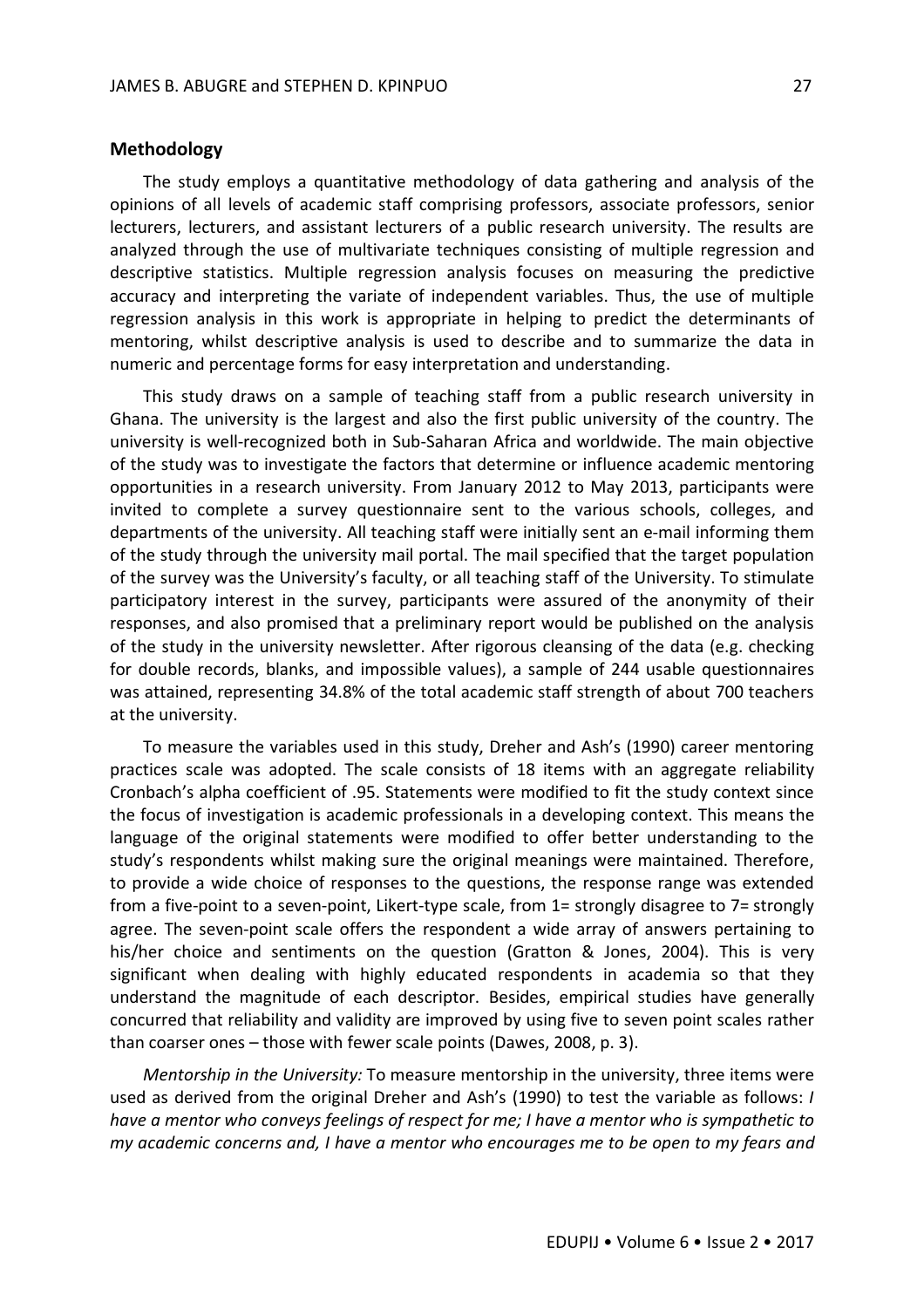*anxiety*. Cronbach's alpha reliability was calculated to be .80. (Response format: 1= Strongly disagree to 7= Strongly agree).

*Institutional career support:* To measure perceived institutional career support, three measures were used that were adapted and modified from Dreher and Ash's (1990) career mentoring scale. Sample questions for participants included: *There is an opportunity for mentoring relationship in this university; I have been left alone to understand what is required for tenure.* (Response format: 1= Strongly disagree to 7= Strongly agree). Cronbach's alpha reliability was calculated as being .89.

*Mentorship support from senior faculty:* Mentorship support from senior faculty was measured with three items scale derived from Dreher and Ash's (1990) which include: *My mentor assigns or recommends me for challenging task that facilitates my career; My mentor recommends me for task that help me meet new colleagues outside this University; My mentor recommends me for task that increase my contacts with other senior members in the University*. (Response format: 1= Strongly disagree to 7= Strongly agree). Cronbach's alpha was calculated as .90. *Mentorship support from colleagues:* Mentorship from colleagues was measured with three items derived from Dreher and Ash's (1990). Sample items included: *I have colleagues in this university I look up for support in my career; I receive knowledge and skills from colleagues regarding my academic publications.* (Response format: 1= Strongly disagree to 7= Strongly agree). Cronbach's alpha was calculated as .89.

In this study, demographic variables such as gender and position/rank were included to better understand the research sample. As there is evidence that background variables such as gender, and position or rank of the respondent may be related to the work outcomes and therefore skew the results in a certain direction (Vansteenkiste et al., 2007), these variables were used as control variables in the regression analysis in order to prevent the observed relationships to be affected by these demographic variables. Gender was coded as 1= male, 2= female, position/rank was also nominally coded with example: 1= Assistant Lecturer to 8= Professor. After the data were gathered from the research participants, correlation analysis and hierarchical multiple regression analysis were conducted to obtain the appropriate descriptive and inferential statistical results using SPSS 20.

#### **Results**

In the first place, the descriptive analysis of the study yielded the following: Of the 244 teaching staff who participated in the study, 208 of them representing 85.2% were males. Similarly, a breakdown analysis of the respondents are as follows: 75 Assistant Lecturers completed the questionnaires representing 29.6%; 100 Lecturers representing 39.5%; 23 Senior Lecturers representing 9.1%; 28 Research Fellows representing 11.1%; 2 Senior Research Fellows representing 0.8%; 12 Associate Professors representing 4.7%; and 4 Professors representing 1.6%. In response to the question *'I have a mentor in this university'*, 226 faculty members representing 92.9% said 'No', while 18 faculty members representing 7.1% said 'Yes'.

Secondly, above is presented, standard deviations and correlations found between the variables in this study. As a preliminary test for robustness of the data, an evaluation of normality, linearity and multicollinearity proved satisfactory. With regard to Multicollinearity, despite the presence of moderate figures of inter-correlations of the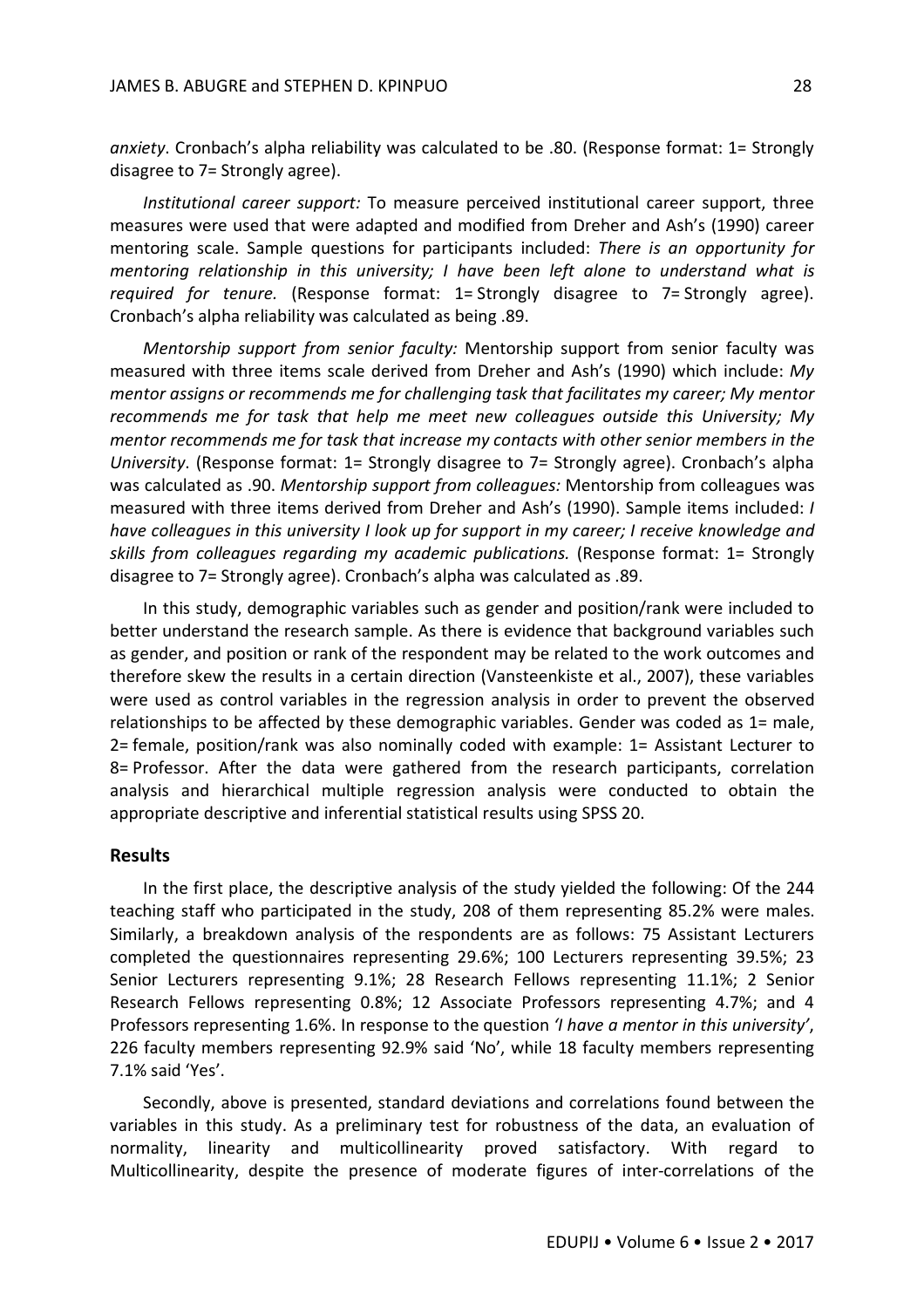independent variables, an examination of the variance inflation factors (VIFs) revealed that multicollinearity did not misrepresent the results. A VIF above 10 is often interpreted as an indication of multicollinearity (Stevens, 2002). The VIFs for Institutional career support, support from senior faculty, and support from colleagues are 3.18, 4.77 and 3.97 respectively. Since these VIFs are all well below the critical value of 10, multicollinearity is not considered a problem with the data; and therefore, the data has demonstrated a goodness of fit for further analysis.

Hence, a two-step hierarchical multiple regression was performed to evaluate the test of the hypotheses. Model 1 presents results for the null model, which assesses the two control variables (gender and position/rank). The results from Model 1 show that the two control variables (gender and position/rank) were not found to have influenced the results. Model 2 presents results of all three hypotheses (*H1, H2 and H3*) and suggests strong positive relationships between all the predictive variables (Institutional career support, support from senior faculty and support from colleagues) and the outcome variable (mentorship in the university). As predicted, results from Model 2 indicate that *H1,* which states that *academic staff who receive institutional career support are more likely to embrace mentoring in the university than those who do not receive institutional career support* is accepted (β =.44, p < 0.001). Similarly, *H2* which states that *academic staff who receive support from senior faculty are more likely to embrace mentoring in the university than those who do not receive support from senior faculty* has been accepted (β =.65, p < 0.001). Also, *H3* which states that*, academic staff who receive support from colleague faculty are more likely to embrace mentoring in the university than those who do not receive support from colleague faculty* has been accepted (β =.31, p < 0.001). In general, the model for the analysis emerged largely significant at (F  $(5, 238) = 262.64$ ,  $p < 0.001$ ). Thus, all three hypotheses are supported by the results and accepted with strong and high positive beta values. Additionally, Model 2 has demonstrated a robust analysis of the three predictive variables by accounting for 84.2% (*F* (5, 238) = 262.64, p< 0.001= of the variance in the criterion variable.

#### **Conclusion and Discussion**

This study aimed at contributing to the academic mentoring literature in higher educational institutions of learning. The study is even more relevant as it adopted the perspective of determining mentoring practices within a research university in a less studied context. By determinants of mentoring, this work sought to investigate the antecedents or factors that facilitate or influence mentoring processes in the university. Thus, drawing the knowledge from both experienced professors and inexperienced lecturers on the determinants of academic mentoring, this study hypothesized that institutional career support, support from senior faculty, and support from colleagues were determinants of academic mentorship in the University of Ghana.

Consequently, analysis of the survey data collected confirmed these hypotheses significantly and positively. In other words, institutional career support to faculty members, support from senior faculty to inexperienced faculty members, and support from colleague faculty members will enhance academic mentoring in higher educational institutions. In fact, the results showed a significant positive relationships between all the three predictive variables (institutional career support, support from senior faculty and support from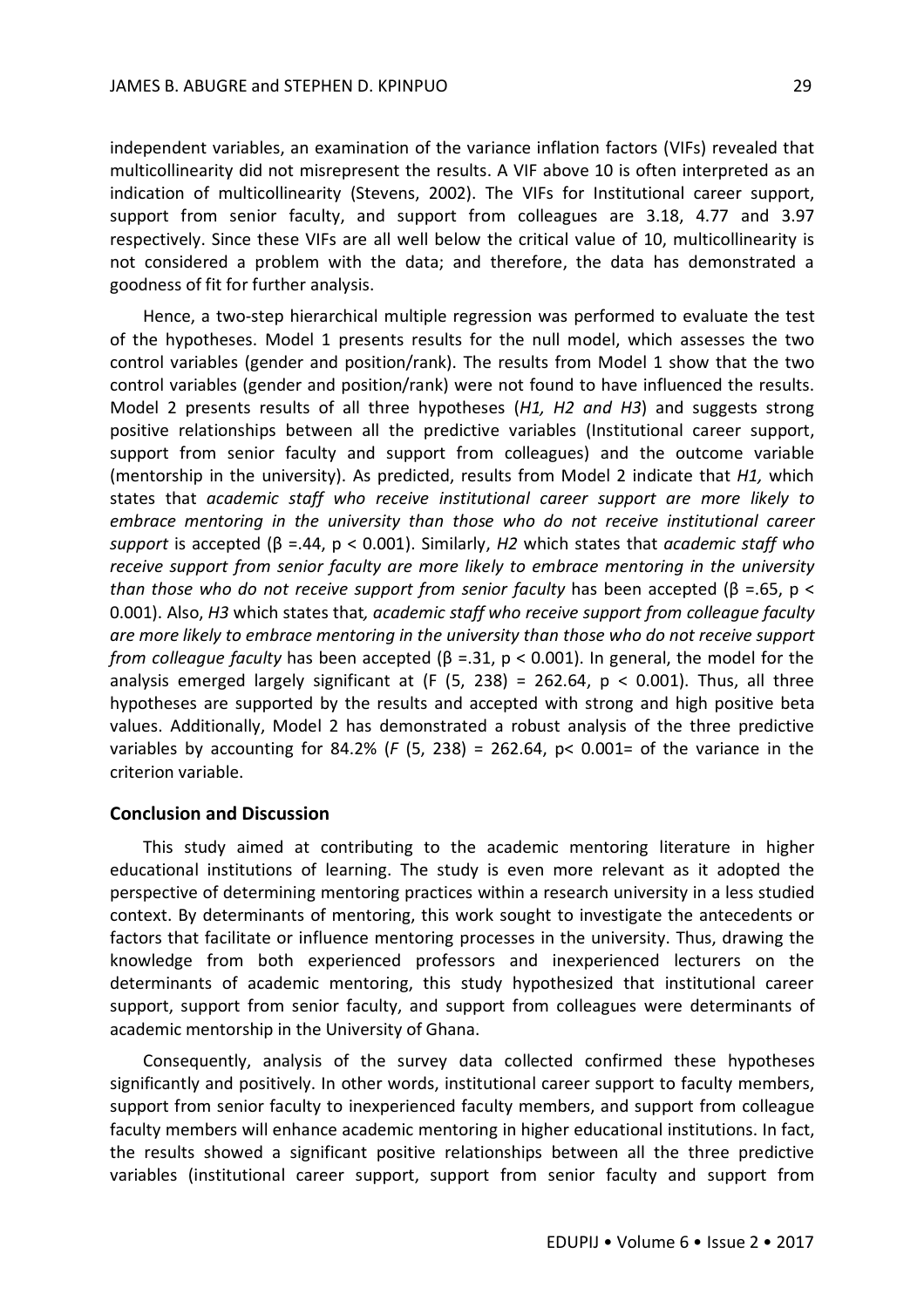colleagues) and the outcome variable (mentorship). These significant positive relationships (p < 0.001) lend much support to the claim that institutional support, support from senior faculty, and support from colleagues are basic determinants of academic mentoring behaviors in higher educational institutions.

From the extant literature (Eby et al., 2007), mentoring provides consistent friendship, support, and direction aimed at developing the competence and the character of inexperienced workers which is imperative for their personal, emotional, and psychological growth in work organizations. Thus, the findings of this work suggest that co-worker and institutional support play a significant role in the professional development of novice or inexperienced academics, and this support can help them (later) adjust to the difficult academic environment of the universities. The findings equally suggest that co-worker and institutional support can facilitate the positive behavioral intentions of inexperienced faculties' retention rate particularly in developing contexts where most academics are eager to leave for greener pastures in developed countries due to unsatisfactory work practices at home.

This point of view appears more visible in the Sub-Saharan landscape and other developing countries where, in spite of the fact that many relationships are established between senior and junior professionals, career development and mentoring practices are almost non-existent. As a result of the dearth of mentoring activities in most higher educational institution in sub-Saharan Africa, a majority of inexperienced academic staff have been unable to successfully navigate the complexities of the academic environment (Abugre & Nyuur, 2014), compelling others to abandon university teaching and research for other career opportunities (Darling-Hammond, Chung, & Frelow, 2002; Ingersoll et al., 2012).

Similarly, the findings suggest that support from management and colleagues would significantly impact the job roles and lives of junior and novice academic faculty leading to improved quality of their academic lives. Hence, this current study contributes significantly to the higher educational literature in establishing some basic determinants of effective academic mentoring in Sub-Saharan Africa and the global academic community as a whole. The findings further suggest the significant influence of (positive) social interaction at both institutional and individual levels. An effective social interaction among co-workers and between management and workers in higher educational institutions will lead to effective engagement of faculty and between faculty and their university. Positive social interaction between faculty leads to useful teamwork and knowledge sharing in the form of mentoring of co-workers and institutional support to faculty.

When faculty members share their knowledge with each other through mentoring processes, inexperienced entrants and those who lack knowledge can begin to solve problems more quickly and more effectively on their own with the knowledge acquired from peers. In universities where peers work on the same kinds of tasks in the form of teaching, researching and publishing, inexperienced faculty will certainly need some relevant skills from experienced faculty in the areas of teaching and research in order to meet institutional and personal objectives. This can impact positively on the culture of research and teaching methods of the inexperienced faculty, and ultimately enhance the academic visibility of the university through strong publication by faculty as they share and learn useful information from each other.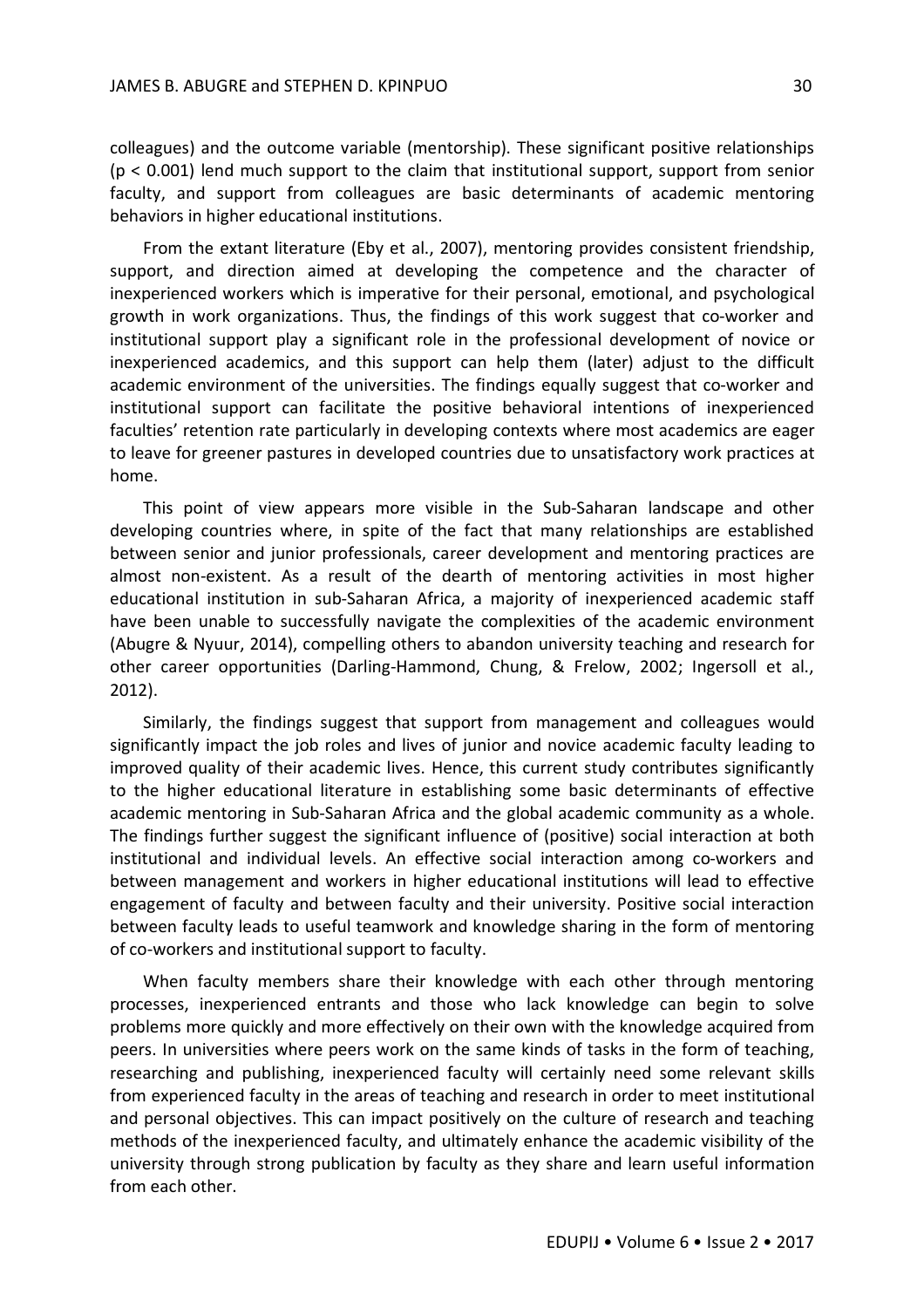Even though the main objective of the study was to investigate the determinants of academic mentoring, the research also examined the availability of mentoring in the university. Unfortunately, the study results showed a low percentage of academic mentoring at the University of Ghana. Findings showed that only 7.1% of the respondents said they have mentors in the university, whilst 92.9% of the total respondents said they do not or have never experienced mentoring at the university. This is not a good sign for a research university with many young and inexperienced faculty members. The implication of this result is that most of the young and inexperienced faculty are often left to fight their own academic battles, and they are mostly likely to 'sink in the academic waters'.

Thus, this current study focused on interpersonal and institutional-level support from senior faculty and colleagues including management as internal resources for mentoring of staff that have rarely been studied in the context of higher education and specifically in Sub-Saharan Africa. Consequently, institutional career support in the form of a resilient support for academic conferences, research collaborations and faculty training in career development will enhance faculty mentoring. This in turn will improve faculty commitment to the university and possibly reduce faculty behavioral intentions to leave for greener pastures. Second, support from senior faculty will enhance mutual trust, loyalty, interpersonal affect, and respect for senior and junior relationship in the university. This in turn will improve teaching and research performance and consequently improve the citizenship behavior of faculty members in the university. Third, co-worker or peer support will enhance collective problem diagnoses, and strengthen interpersonal faculty relationship through knowledge sharing.

This in turn will improve faculty task and innovativeness at the university. Therefore, the significance of this study in exploring factors that will promote academic mentoring in higher educational institutions is working in the right direction as universities can utilize their internal human resources and capabilities to develop their human capital. This is particularly important for universities in developing countries to begin to rely on their internal resource capabilities in the form of human competencies instead of depending on external funding for the training of personnel. Internal capabilities can be used for effective knowledge transfer within institutions.

The study has important theoretical and practical implications for higher educational mentoring literature. Theoretically, this study argues that faculty support from colleagues and senior officers are a significant determinant of faculty mentoring in the university. The significance of faculty mentoring is also associated with faculty career development. This is because, the more inexperienced faculty members are mentored by experienced faculty, the more the former develop their careers through learning and undergoing the mentoring processes. This is important to the development of human resources in higher education.

Second, by showing that universities can use their internal resources in the form of skills and capabilities of experienced faculty to develop their inexperienced human resources through mentoring, this study contributes to the importance of the dynamic resource-based theory of organizations which describes the importance of institutions to resort to using their internal capabilities and competencies to address their human resource challenges (Teece, Pisano, & Shuen, 1997) which is less costly, and can leverage competitive advantage for higher education. Thus theoretically, universities can benefit from their internal resource as capabilities in developing the less experienced faculty. This is particularly significant for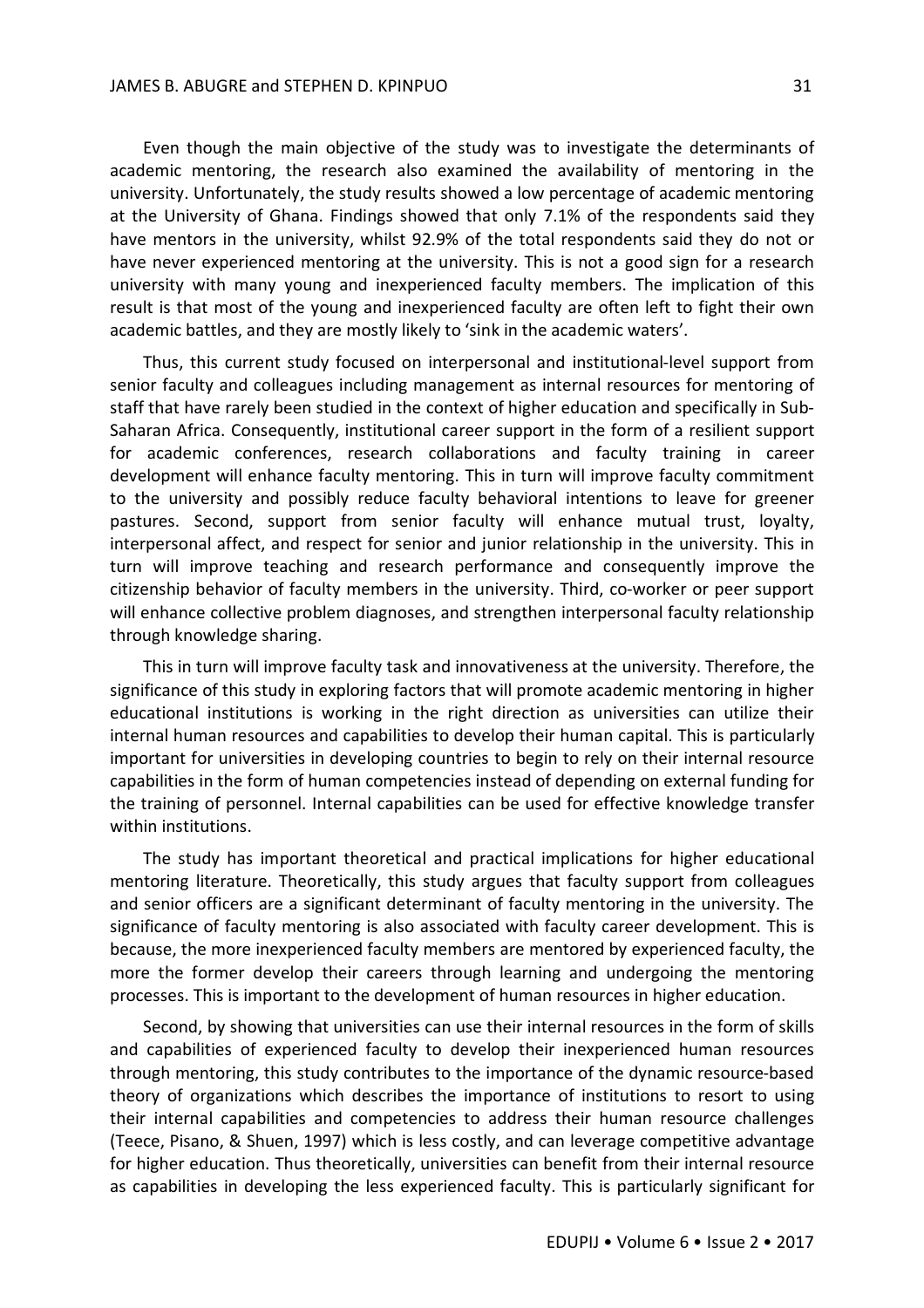most universities in sub-Saharan Africa that are suffering from quality standards of teaching, diminished research competence and the lack of proficient support (Otieno, 2003). This work thus invites such contextual universities to utilize their scarcer internal capabilities of senior faculty and mentor the new entrants who are mostly inexperienced.

Similarly, three practical implications emerge from this study. First, universities seeking to develop their inexperienced faculty (the ability to teach and to research by publications) would have to institute policy frameworks (e.g. structures on institutional support to faculty, i.e. grants for research and conference support including skills development in pedagogy). Second, the use of very senior academic staff including those who have retired but are still able to teach can be recalled to mentor and coach inexperienced faculty and new entrants in order to enhance their standard of teaching and research so as to fill the quality void, especially in developing countries. Third, mentoring plays a critical role in developing academic staff in higher education. One important function of management is to develop the capabilities and skills of faculty in order to attract and increase student enrolment both internationally and internally. This works thus serves as a reference point for university authorities and management to recognize the importance of mentoring as an antecedent for training and development of inexperienced academic staff.

Like previous studies, this study has limitations. First, the focus was on the determinants of mentoring at the university rather than investigating the actual mentoring processes. Examining the actual mentoring process would enable researchers to see if people are ready to mentor and be mentored in the studied university. Nevertheless, a study like this one in a developing context where most universities are facing critical student/faculty ratio, low quality of teaching and research (Teferra & Altbach, 2004), it is appropriate to first investigate the determinants of mentoring in order to discover the antecedents of training and career development programs for faculty. Thus, future research can look at the academic mentoring process in the University.

Second, the sample size and context of the research could limit the generalization of this research, as the study is based on a single research university with faculty members teaching and researching within the same university. Future research can therefore increase the sample size and extend the research context to other areas. It is also practical to use a combination of quantitative and qualitative methods to enrich the information gathered on factors that determine academic mentoring instead of a single strand of data gathering as used by this research. Future researchers in higher education can therefore enrich their investigation by using a mixed method of data gathering, and also increase the sample size by replicating the study in other jurisdictions.

Despite the limitations mentioned, the study contributes to the academic mentoring literature by expanding our understanding of the antecedents or factors influencing mentoring programs in higher education. Consequently, some significant theoretical and practical findings have emerged that enrich the literature. Thus, this study advocates that higher educational institutions particularly universities in developing countries can use the capabilities of their senior or experienced faculty in the form of mentoring to create visibility or competitive advantage of their institutions.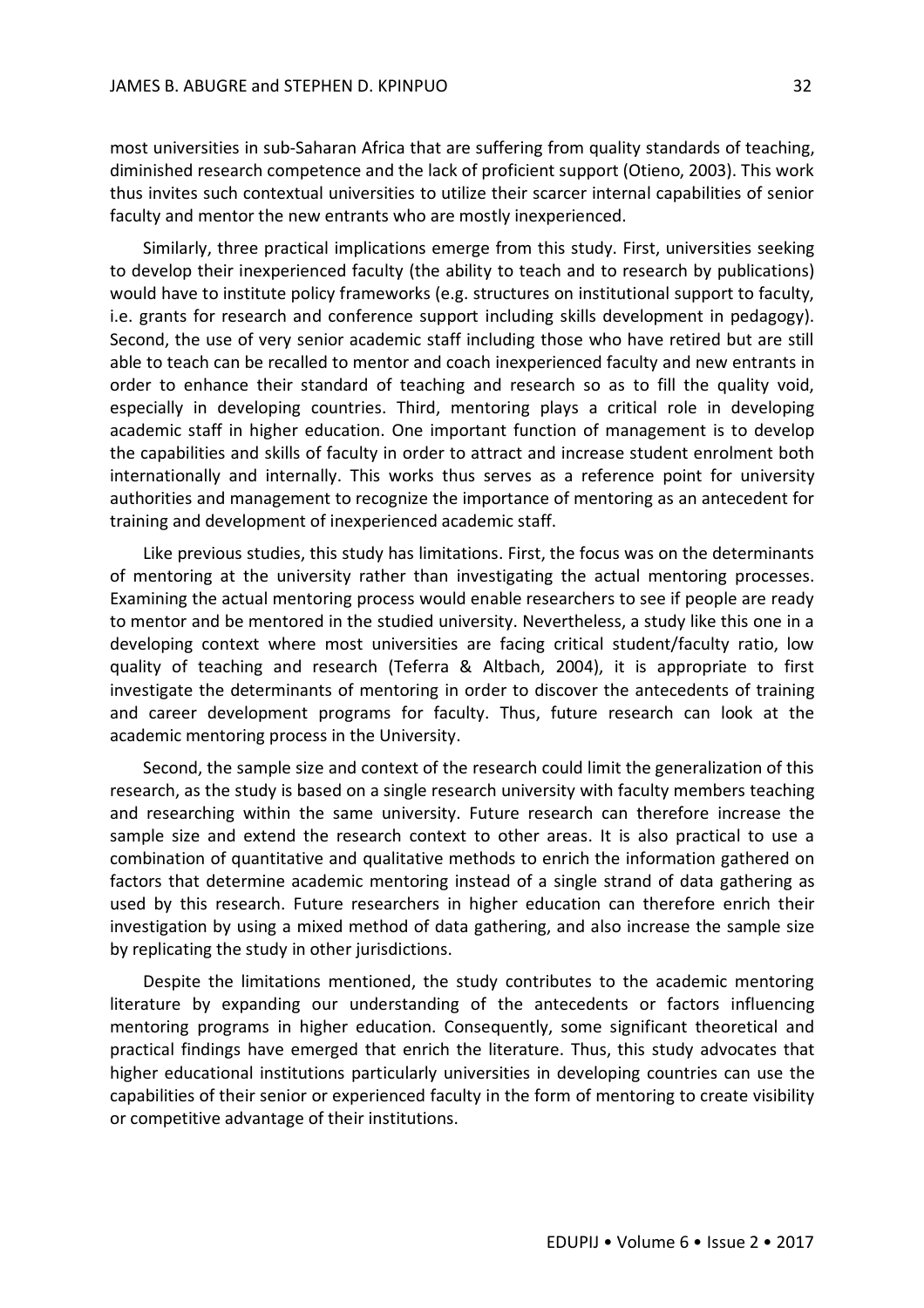### **Notes**

Corresponding author: JAMES B. ABUGRE

A preliminary version (Before completing data collecting) of this work was presented at the British Academy of Management entitled: Abugre, J.B. and R.B. Nyuur (2014) Academic Mentoring in a Public Research Institution: Experiences of New Academics. Published in the Human Resource Track at the British Academy of Management (BAM) Conference Proceedings, Belfast, UK. ISBN 978 – 0 – 9549608 – 7 – 2, Paper No 822.

# **References**

- Abugre, J. B. (2017). Institutional governance and management systems in Sub-Saharan Africa higher education: developments and challenges in a Ghanaian Research University. *Higher Education*, 1-17.
- Abugre, J. B., & Nyuur, R. B. (2014). Academic Mentoring in a Public Research Institution: Experiences of New Academics*.* In *Proceedings of Human Resource* Track of *British Academy of Management (BAM) Conference,* Belfast, UK. ISBN 978 – 0 – 9549608 – 7 – 2, Paper No 822.
- Allen, T. D., Eby, L. T., Poteet, M. L., Lentz, E., & Lima, L. (2004). Career benefits associated with mentoring for protégés: A meta-analytic review. *Journal of Applied Psychology, 89*(1), 127-136.
- Andrews, B. D., & Quinn R. J. (2004). First-year teaching assignments: A descriptive Analysis. *The Clearing House, 78*(2), 78-83.
- Anhorn, R. (2008). The profession that eats its young. *The Delta Kappa Gamma Bulletin, 74*(3), 15-26.
- Archer, L. (2008). Younger academics' constructions of 'authenticity', 'success' and professional identity. *Studies in Higher Education, 33*(4), 385-403.
- Barker, A. (2003). Faculty development for teaching online: Educational and technological issues. *Journal of Continuing Education in Nursing, 34*(6), 273-278.
- Benson, M. A. (2008). Effective mentoring for new music teachers: An analysis of the mentoring programs for New Music Teachers as Described in the Literature. *Update: Applications of Research in Music Education, 26*(2), 42-49.
- Bouwma-Gearhart, J. (2008). *Teaching professional development of science and engineering professors at a research-extensive university: Motivations, meaningfulness, obstacles, and effects* (Doctoral dissertation). Retrieved from the SAO/NASA Astrophysics Data System. (Publication No. AAI3327743).
- Bouwma-Gearhart, J. (2012). Research university STEM faculty members' motivation to engage in teaching professional development: Building the choir through an appeal to extrinsic motivation and ego. *Journal of Science Education and Technology, 21*(5), 558-570.
- Bozeman, B., & Feeney, M. K. (2007). Toward a useful theory of mentoring: a conceptual analysis and critique. *Administrative and Society, 39*(6), 719-739.
- Clawson, J. (1980). *Mentoring in managerial careers.* In C. B. Derr (Ed.), Work, family and the career (pp. 144-165). New York: Praeger.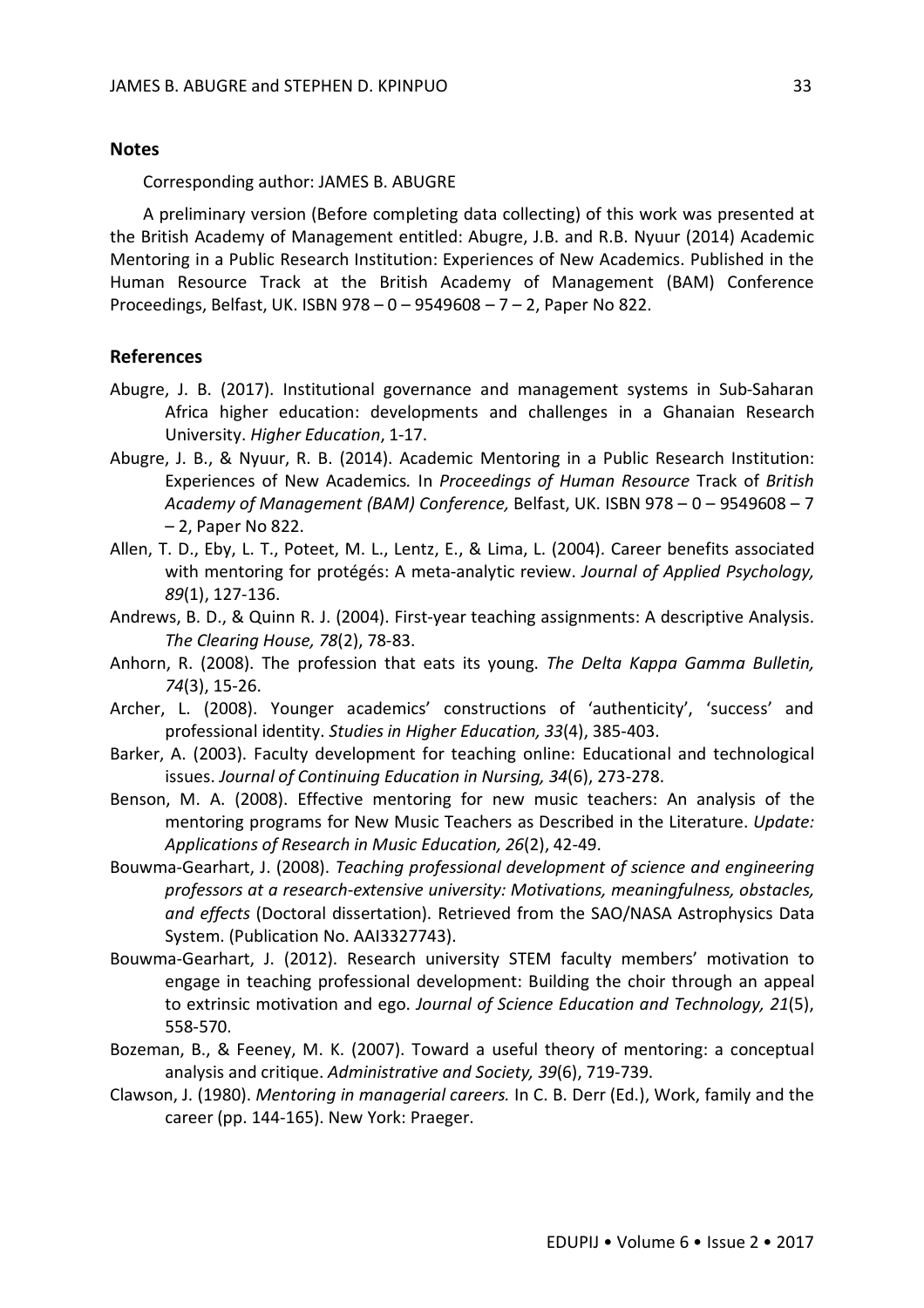- Darling-Hammond, L., Chung, R., & Frelow, F. (2002). Variation in teacher preparation: How well do different pathways prepare teachers to teach? *Journal of Teacher Education, 53*(4), 286-302.
- Dawes, J. (2008). Do data characteristics change according to the number of scale points used? An experiment using 5-point, 7-point and 10-point scales. *International Journal of Market Research, 50*(1), 61-77.
- Dreher, G. F., & Ash, A. R. (1990). A Comparative Study of Mentoring Among Men and Women in Managerial, Professional, and Technical Positions. *Journal of Applied Psychology, 75*(5), 539-546.
- Eby, L. T., Rhodes, E. J., & Allen, T. D. (2007). Definition and evolution of mentoring. In T. D. Allen, & L. T. Eby (Eds.), *Blackwell Handbook of Mentoring: A Multidisciplinary Approach* (pp. 7-20). Oxford, UK: Blackwell.
- Eisenberger, R., Stinglhamber, F., Vandenberghe, C., Sucharski, I, & Rhoades, L. (2002). Perceived supervisor support: Contributions to perceived organizational support and employee retention. *Journal of Applied Psychology, 87*(3), 565-573.
- Ferres, N., Connell, J., & Travaglione, A. (2004). Co-worker trust as a social catalyst for constructive employee attitudes. *Journal of Managerial Psychology, 19*(6), 608-622.
- Franko, D. L., Rinehart, J., Kenney, K., Loeffelholz, M., Guthrie, B., & Caligiuri, P. (2016). Faculty mentoring through the use of creative technologies there's an app for that. *International Journal of Mentoring and Coaching in Education, 5*(1), 54-64.
- Gomes, L., & Murphy, J. (2003). An exploratory study of marketing international education Online. *International Journal of Educational Management, 17*(3), 116-125.
- Gratton, C., & Jones, I. (2004). *Research methods foe sports studies.* N.Y.: Routledge.
- Gubler, M., Arnold, J., & Coombs, C. (2014). Organizational boundaries and beyond: A new look at the components of a boundaryless career orientation. *Career Development International, 19*(6), 641-667.
- Haggard, D. L., Dougherty, T. W., Turban, D. B., & Wilbanks, J. E. (2011). Who is a mentor? A review of evolving definitions and implications for research. *Journal of Management, 37*(1), 280-304.
- Hawkey, K. (1997). Roles responsibilities and relationships in mentoring: A literature review and agenda for research. *Journal of Teacher Education, 48*(5), 325-335.
- Henry, G. T., Bastian, K. C., & Fortner, C. K. (2011). Stayers and leavers: Early-career teacher effectiveness and attrition. *Educational Researcher, 40*(6), 271-280.
- Hodson, R. (1997). Group Relations at Work. *Work and Occupations, 24*(4), 426-452.
- Howe, E. R. (2006). Exemplary teacher induction: An international review. *Educational Philosophy & Theory, 38*(3), 287-297.
- Hughes, R. L., Ginnet, R. C., & Curphy, G. J. (2012). *Leadership: Enhancing the lessons of experience*. New York: McGraw-Hill/Irwin.
- Ingersoll, R. M, Merrill, L., & May, H. (2012). Retaining teachers: How preparation matters. *Educational Leadership, 69*(8), 30-34.
- Ingersoll, R. M., & Strong, M. (2011). The impact of induction and mentoring programs for beginning teachers: A critical review of the research. *Review of Education Research, 81*(2), 201-233.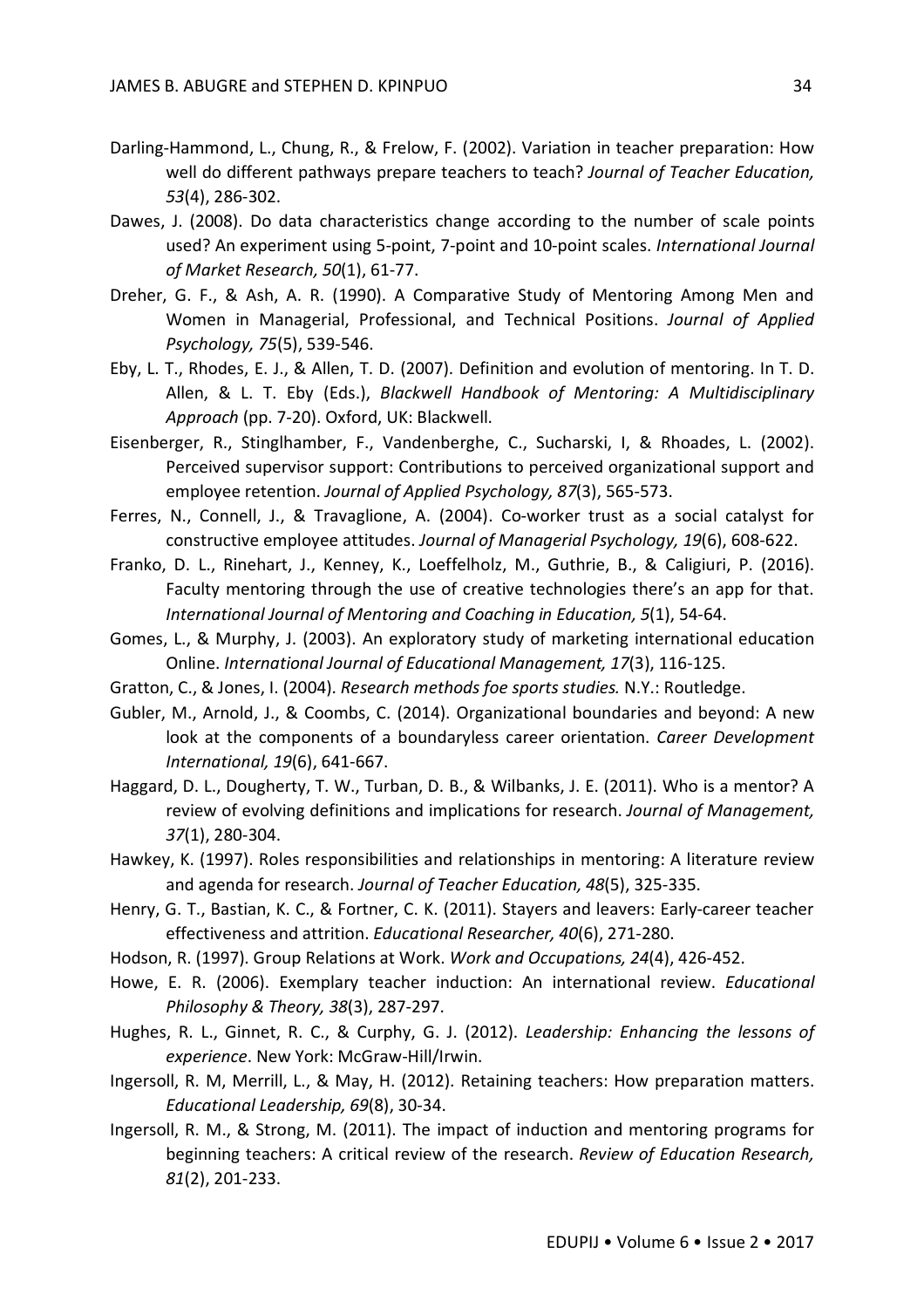- Johnson, W. B. (2002). The international mentor: strategies and guidelines for the practice of Mentoring. *Professional Psychology, Research and Practice, 33*(1), 88-96.
- Kanter, R. (2003). *Rosabeth Moss Kanter on the Frontiers of Management*. Boston, MA: Harvard Business School Press.
- Kram, K. (1980). *Mentoring processes at work: Developing relationships in managerial careers* (Unpublished Doctoral Dissertation). Yale University, New Haven.
- Kram, K. E. (1985). *Mentoring at Work: Developmental Relationships in Organizational Life.* Glenview, IL: Scott Foresman.
- Kuijpers, M. A. C. T., Schyns, B., & Sheerens, J. (2006). Career competencies for career success. *The Career Development Quarterly, 55*(2), 168-178.
- Lancaster, S., & Milia, L. D. (2014). Organisational support for employee learning: An employee perspective. *European Journal of Training & Development, 38*(7), 642-657.
- Lysova, E. E., Richardson, J., Khapova, S. N., & Jansen, P. G. W. (2015). Change supportive employee behavior: a career identity explanation. *Career Development International, 20*(1), 38-62.
- Macey, W. H., & Schneider, B. (2008). The meaning of Employee Engagement. *Industrial and Organizational Psychology, 1*(1), 3-30.
- Maringe, F., & Gibbs, P. (2008). *Marketing higher education.* Maidenhead: Open University Press.
- Moore, K. (1982). The role of mentors in developing leaders for academe. *Education Record, 63*(1), 23-28.
- Myers, S. A., & Johnson, A. D. (2004). Perceived solidarity, self-disclosure, and trust in organizational peer relationships. *Communication Research Reports, 21*(1), 75-83.
- Ok, A. B., & Vandenberghe, C. (2016). Organizational and career-oriented commitment and employee development behaviors. *Journal of Managerial Psychology, 31*(5), 930-945.
- Otieno, W. (2003). *Erosion of capacities of higher education in developing countries: Kenya case study.* Paris: IIEP/UNESCO (mimeo).
- Palloff, R. M., & Pratt, K. (2011). *The Excellent Online Instructor: Strategies for Professional Development.* San Francisco: Jossey-Bass.
- Parker, P. M., Authur, B., & Inkson, K. (2004). Career communities: An exploration of member-defined career structures. *Journal of Organizational Behavior, 25*(4), 489- 514.
- Pennaforte, A. P. (2016). Organizational supports and individuals commitments through work integrated learning. *Higher Education, Skills and Work-Based Learning, 6*(1), 89- 99.
- Reddick, R. J. (2012). Male faculty mentors in black and white. *International Journal of Mentoring and Coaching in Education, 1*(1), 36-53.
- Roberts, A. (2000). Mentoring revisited: a phenomenological reading of the literature. *Mentoring & Tutoring, 8*(2), 145-170.
- Schaufeli, W. B., & Bakker, A. B. (2004). Job demands, job resources, and their relationship with burnout and engagement: A multi-sample study. *Journal of Organizational Behaviour, 25*(3), 293-315.